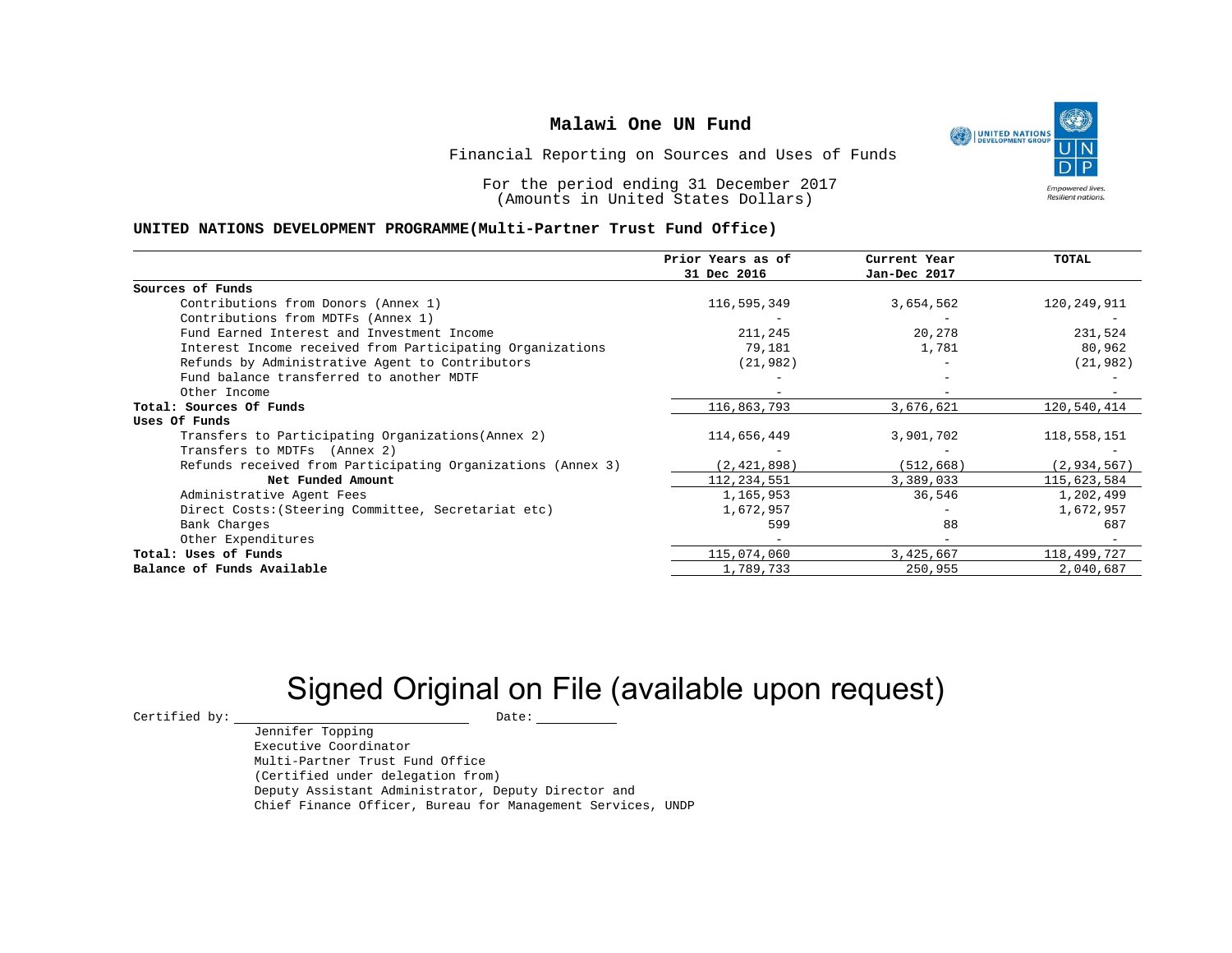

Financial Reporting on Sources and Uses of Funds

For the period ending 31 December 2017 (Amounts in United States Dollars)

#### **UNITED NATIONS DEVELOPMENT PROGRAMME(Multi-Partner Trust Fund Office)**

**Annex - 1: Contributions**

|                                | Prior Years as of | Current Year             | TOTAL         |
|--------------------------------|-------------------|--------------------------|---------------|
|                                | 31 Dec 2016       | Jan-Dec 2017             |               |
| From Contributors              |                   |                          |               |
| DEPARTMENT FOR INT'L DEVELOPME | 54,298,586        | 3,198,593                | 57,497,178    |
| Delivering Results Together    | 3,000,000         | $\overline{\phantom{0}}$ | 3,000,000     |
| Expanded DaO Funding Window    | 46,043,000        | $\overline{\phantom{0}}$ | 46,043,000    |
| FLEMISH GOVERNMENT             | 4,093,814         | 455,969                  | 4,549,783     |
| GOVERNMENT OF GERMANY          | 851,429           | $\overline{\phantom{0}}$ | 851,429       |
| GOVERNMENT OF NORWAY           | 7,380,784         | $\overline{\phantom{m}}$ | 7,380,784     |
| PRIVATE SECTOR                 | 2,736             | $\overline{\phantom{a}}$ | 2,736         |
| UNITED NATIONS CHILDREN'S FUND | 925,000           | $\overline{\phantom{0}}$ | 925,000       |
| Total: Contributions           | 116,595,349       | 3,654,562                | 120, 249, 911 |

# Signed Original on File (available upon request)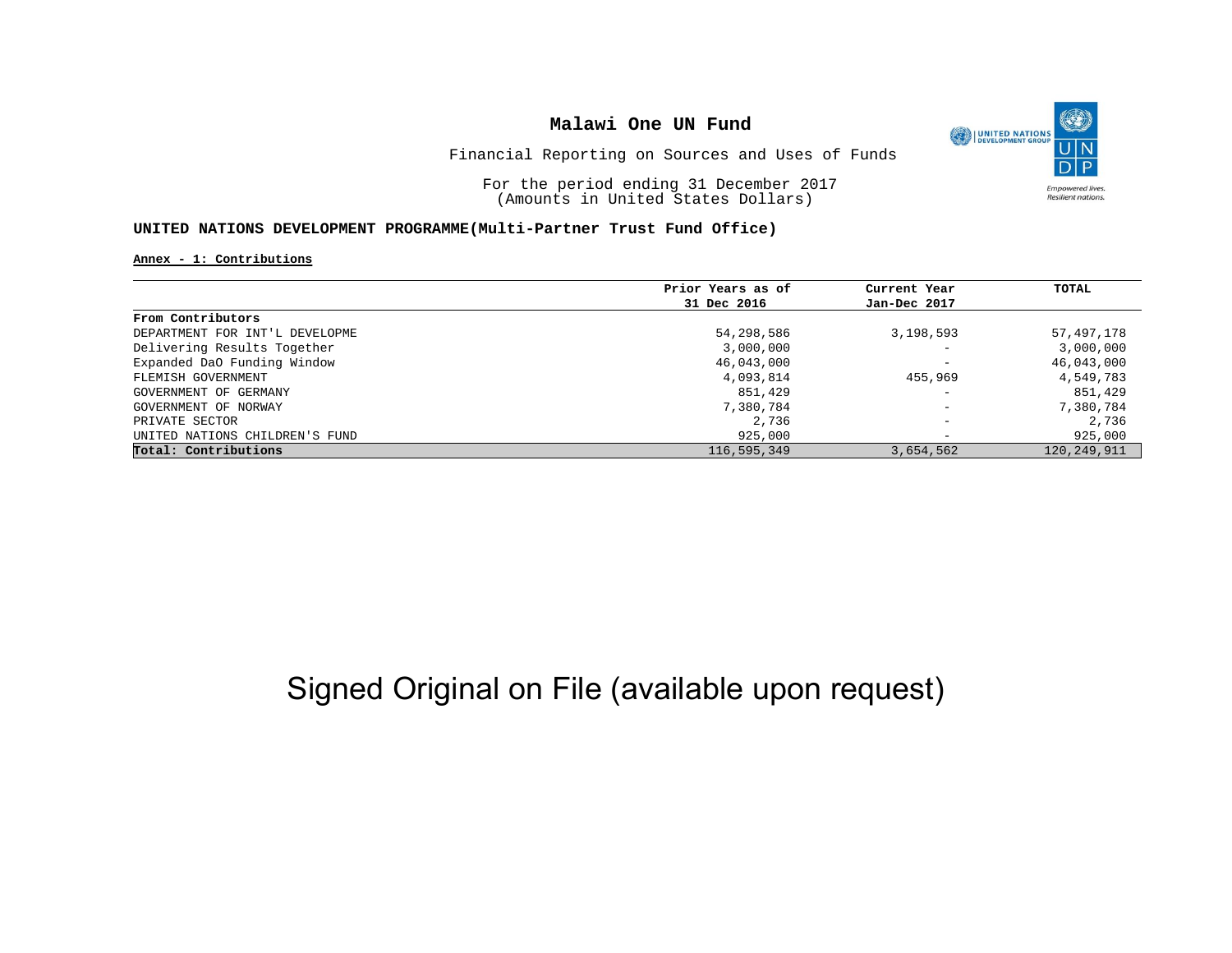

Financial Reporting on Sources and Uses of Funds

For the period ending 31 December 2017 (Amounts in United States Dollars)

### **UNITED NATIONS DEVELOPMENT PROGRAMME(Multi-Partner Trust Fund Office)**

**Annex - 2: Transfers**

|                                | Prior Years as of | Current Year             | TOTAL         |
|--------------------------------|-------------------|--------------------------|---------------|
|                                | 31 Dec 2016       | Jan-Dec 2017             |               |
| To Participating Organizations |                   |                          |               |
| FAO                            | 9,639,550         | 382,357                  | 10,021,907    |
| ILO                            | 1,041,605         | $\overline{\phantom{m}}$ | 1,041,605     |
| IOM                            | -                 | 134,307                  | 134,307       |
| UNAIDS                         | 2,527,721         | $\qquad \qquad -$        | 2,527,721     |
| UNCDF                          | 230,458           | $\overline{\phantom{m}}$ | 230,458       |
| <b>UNDP</b>                    | 16,654,950        | 2,488,252                | 19, 143, 203  |
| UNESCO                         | 162,500           | $\qquad \qquad -$        | 162,500       |
| UNFPA                          | 4,894,549         | $\overline{\phantom{m}}$ | 4,894,549     |
| UNHABITAT                      | 452,592           | $\overline{\phantom{m}}$ | 452,592       |
| <b>UNHCR</b>                   | 179,175           | $\overline{\phantom{m}}$ | 179,175       |
| UNICEF                         | 23,775,200        | $\overline{\phantom{m}}$ | 23,775,200    |
| UNIDO                          | 822,975           | $\overline{\phantom{m}}$ | 822,975       |
| <b>UNODC</b>                   | 50,000            | $\qquad \qquad -$        | 50,000        |
| <b>UNWOMEN</b>                 | 1,056,704         | 331,180                  | 1,387,884     |
| WFP                            | 49,814,365        | 2,238,561                | 52,052,927    |
| WHO                            | 3,354,105         | $\qquad \qquad -$        | 3,354,105     |
| Total Transfers                | 114,656,449       | 5,574,658                | 120, 231, 107 |

# Signed Original on File (available upon request)